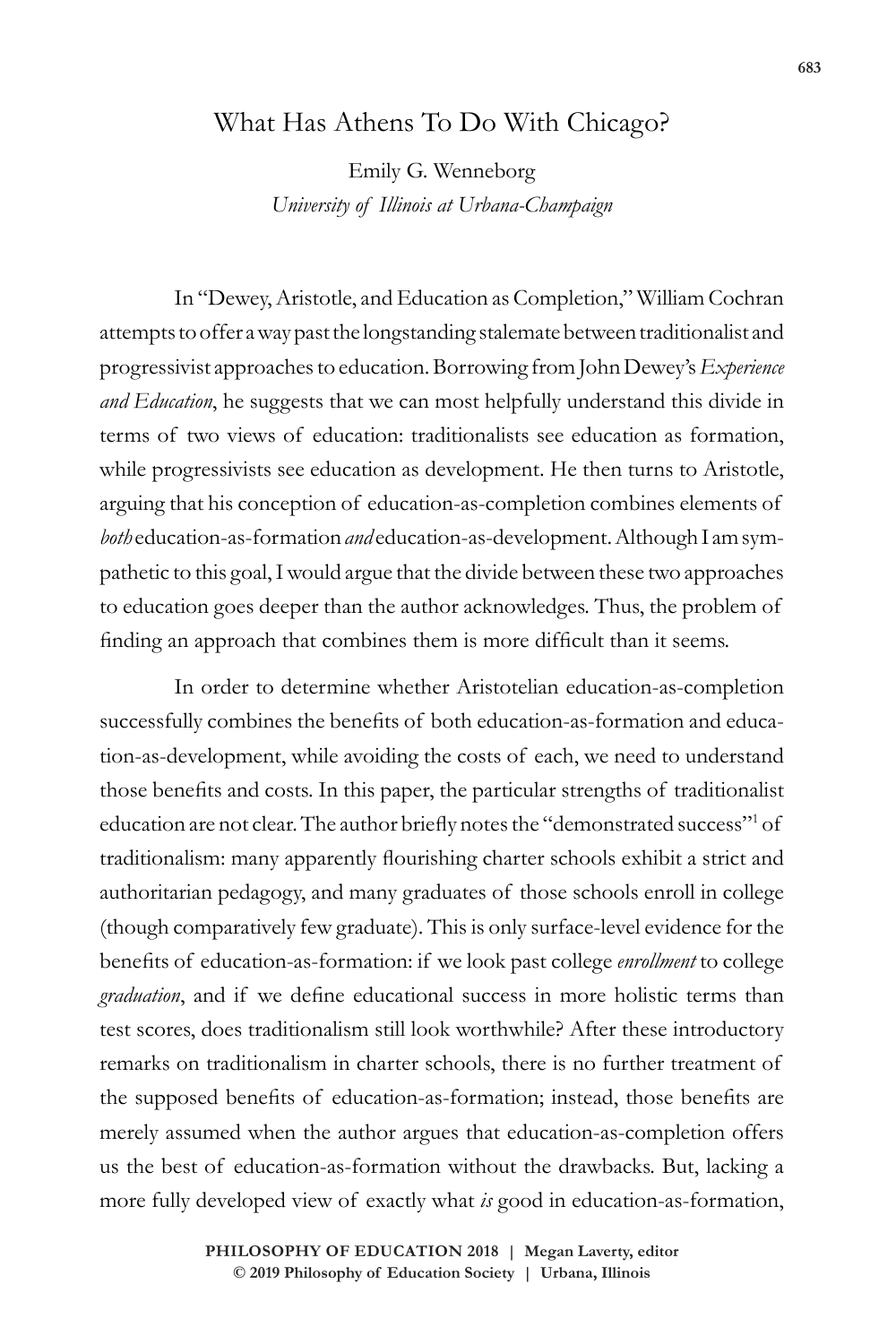we are not in a position to evaluate Aristotle's alternative, much less to know why we should care.

The author develops the costs of traditionalist education more clearly than its benefits. Following Dewey, he identifies the problem with education-as-formation as insufficient attention to and care for the individuality of students. Rather than being allowed to develop in their own ways, students are expected to "contort themselves in various unnatural ways to absorb ideas and adopt behaviors that are not their own."2 We can infer the benefits and costs of progressivism from those of traditionalism. The main benefit of education-as-development is that it seeks the present good of individual students, rather than expecting them to live up to externally-imposed, adult-oriented standards. The cost, then, must be that it is not as objectively successful as education-as-formation; but once again, this paper offers neither evidence for this claim nor the criteria for evaluating it.

Determining the costs and benefits of education-as-formation and education-as-development is made more difficult by the fact that these terms can refer to either the methods or the goals of education. This is a problem not only for this paper, but also for the whole of Dewey's *Experience and Education*, from which the author derives the distinction. For Dewey, traditional education refers sometimes to *methods* that depend upon external control and enforced conformity, and sometimes to an overemphasis on the *goal* of preserving the past; similarly, progressive education refers sometimes to *methods* that attend to the individual natures and experiences of the students, and sometimes to the *goal* of increasing opportunities for growth and experience in the present. We might not see a need to distinguish between educational methods and educational goals; after all, don't our methods tend to fit our goals? But we can easily imagine counterexamples. Consider, for instance, a homeschooling parent teaching her children the great achievements of the past, or a private music instructor preparing his students for a very strict examination. These teachers might use highly individualized *methods*, based on the specific needs and abilities of the students in front of them. But Dewey would say that their *goals* are still predetermined and external to the students.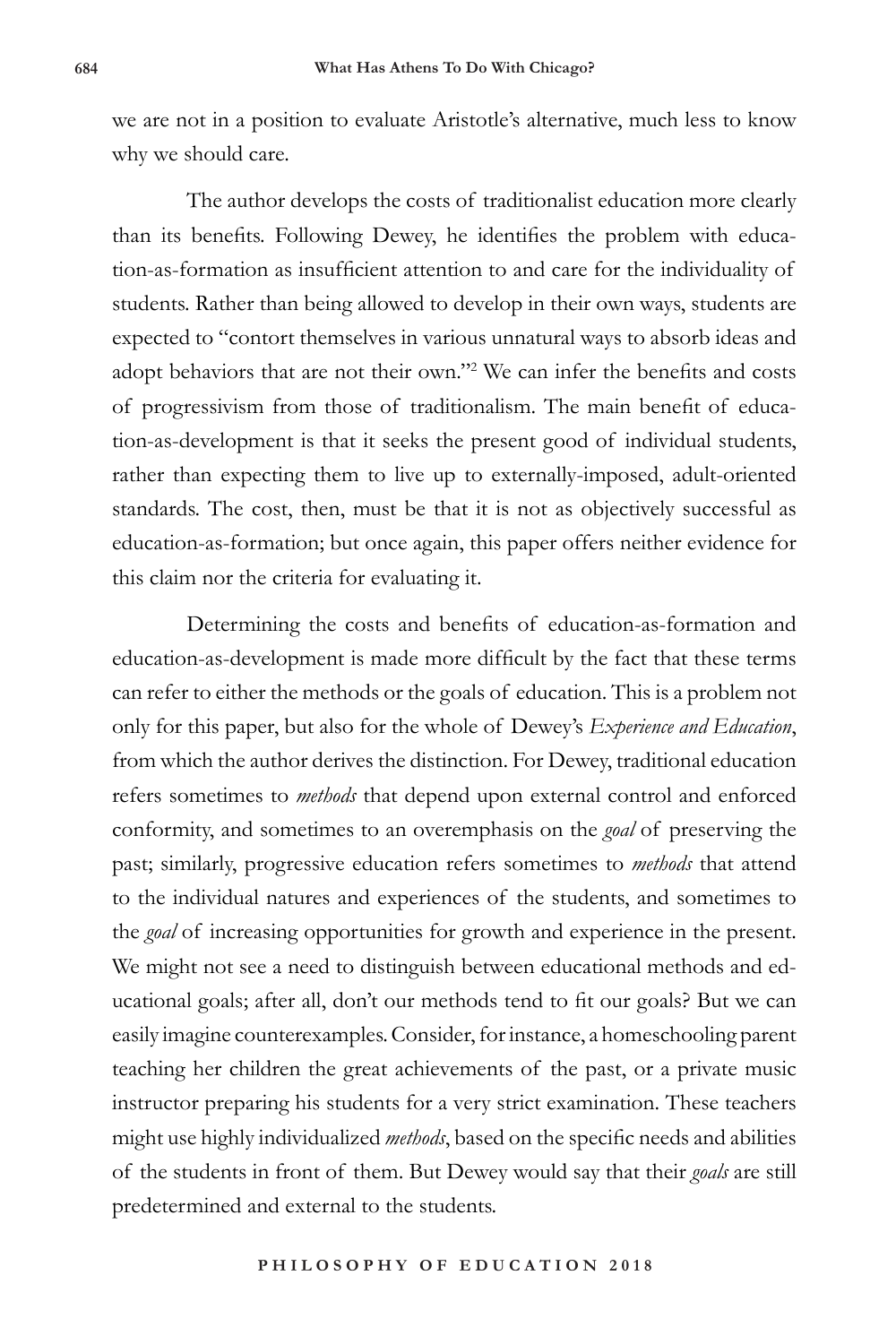The opposite combination — traditionalist methods and progressivist goals — is equally possible. In fact, the author argues that education-as-completion uses the *methods* of education-as-formation to achieve the *ends* of education-as-development. How can this be? Crucially, Aristotelian education-as-completion involves bringing students' *natural* capacities to their *natural* fulfillment. In other words, Aristotle believes that human beings have an innate, universal nature, and that it is possible for that nature to be more or less realized. Education-as-completion involves bringing the nature that students *already have* to its fullest realization. In fact, the pedagogical methods of education-as-completion are not always wholly traditionalist; for instance, an Aristotelian teacher will still use students' prior knowledge to lead them to new knowledge. Nor are its goals entirely progressivist: it expects students to acquire a predetermined set of habits. But, the author argues, this requirement is acceptable because these are exactly the habits that students are most suited to *by nature*, the ones they most need in order to live good human lives.

So Aristotle's conception of education rests upon his conception of human nature; his pedagogy presupposes his metaphysics. But far from solving the impasse between traditionalism and progressivism, pointing to innate human nature merely opens up a new question. For what progressivists reject is precisely the idea that we can base our educational expectations on a universal nature that all humans possess! We see this particularly clearly in Dewey's critique of education-as-unfolding, which the author discusses toward the end of the paper. In education-as-unfolding, "[d]evelopment is conceived not as continuous growing, but as the unfolding of latent powers toward a definite goal. The goal is conceived of as completion, perfection. Life at any stage short of attainment of this goal is merely an unfolding toward it."3 Dewey considers this entirely the wrong way to view growth: though education-as-unfolding uses the language of process, it continues to focus on "the completed product;"<sup>4</sup> just as in other problematic approaches to education, "the adult environment is accepted as a standard for the child."5

Is not this charge also applicable to Aristotelian education-as-completion? The author asserts, "Aristotle has the resources to respond to this criticism in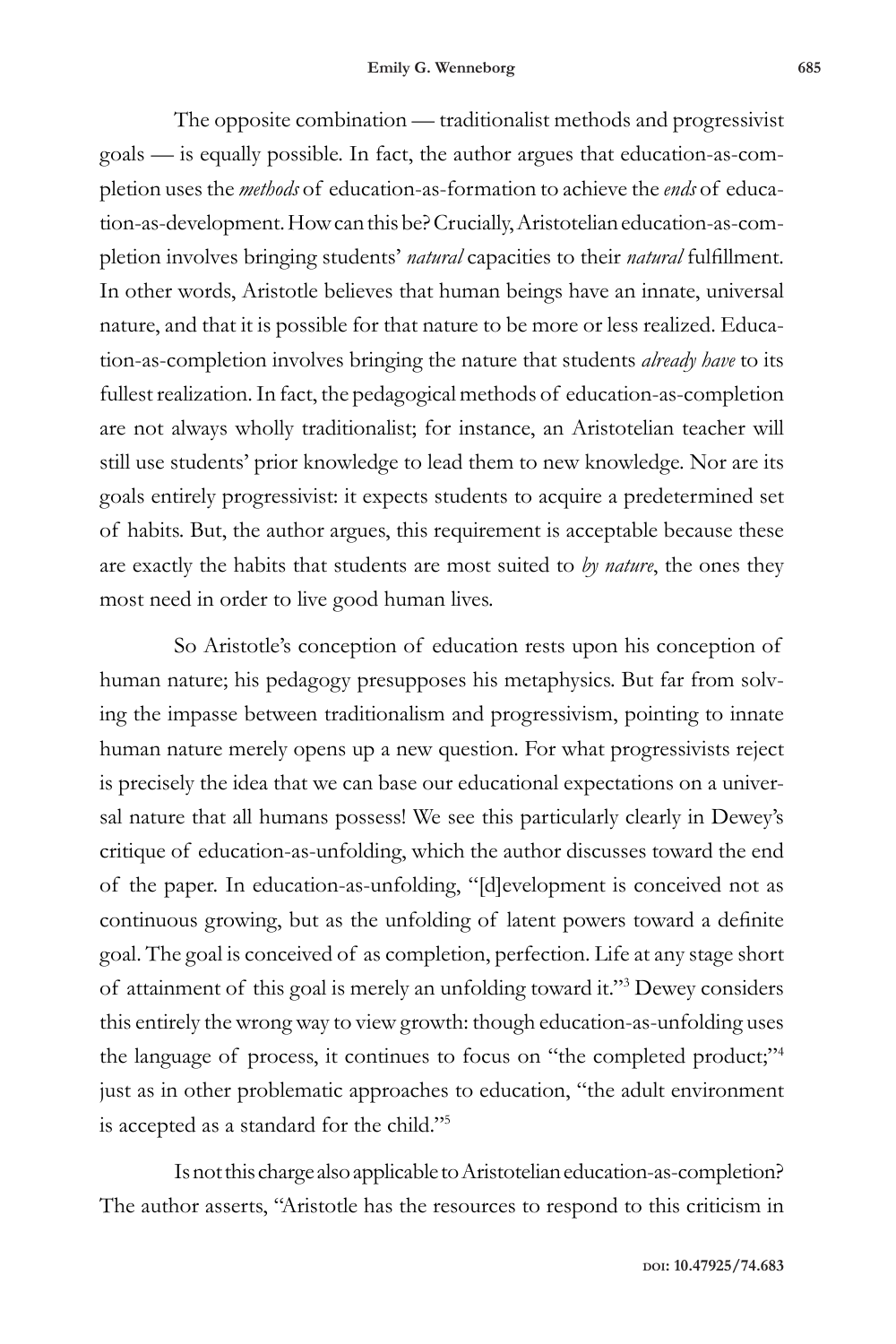his discussion of nature and growth."6 He argues that for Aristotle, growth is always growth *of a particular kind of thing*—a nature—and thus growth always implies a direction. Yet the nature towards which each thing grows is neither indefinite nor stuck in the future, but is "defined by the nature of the natural thing" and "immanent though as yet incomplete in the developing thing itself."7 Once again, the concept of innate human nature *seems* to offer a way forward. Yet once again, simply pointing to human nature does not solve the argument, but merely asserts a particular position within it.

Dewey is no stranger to the argument that "'growth' is not enough; we must also specify the direction in which growth takes place, the end towards which it tends."8 Even so, he resists the claim that growth must be evaluated by any criterion other than itself:

> from the standpoint of growth as education and education as growth the question is whether growth in this direction promotes or retards growth in general.… when and *only* when development in a particular line conduces to continuing growth does it answer to the criterion of education as growing.9

One might argue that Dewey does have criteria in mind (such as "sociability" and "intelligence") that cannot be wholly captured by the concept of 'growth.' For instance, later in the same work he says, "Everything then depends, so far as education is concerned, upon what is done with this added liberty,"10 and he calls "the scientific organization of knowledge" found in adults and specialists "the goal toward which education should continually move."11 But my intent here is not to discuss the (in)consistencies of Dewey's growth-criterion. Rather, I merely wish to emphasize that pointing to human nature does not solve the impasse between education-as-formation and education-as-development; rather, these views of education differ *precisely in* their respective conceptions of human nature.

In conclusion, I have suggested that the root of the disagreement between traditional and progressive education lies in their differing attitudes